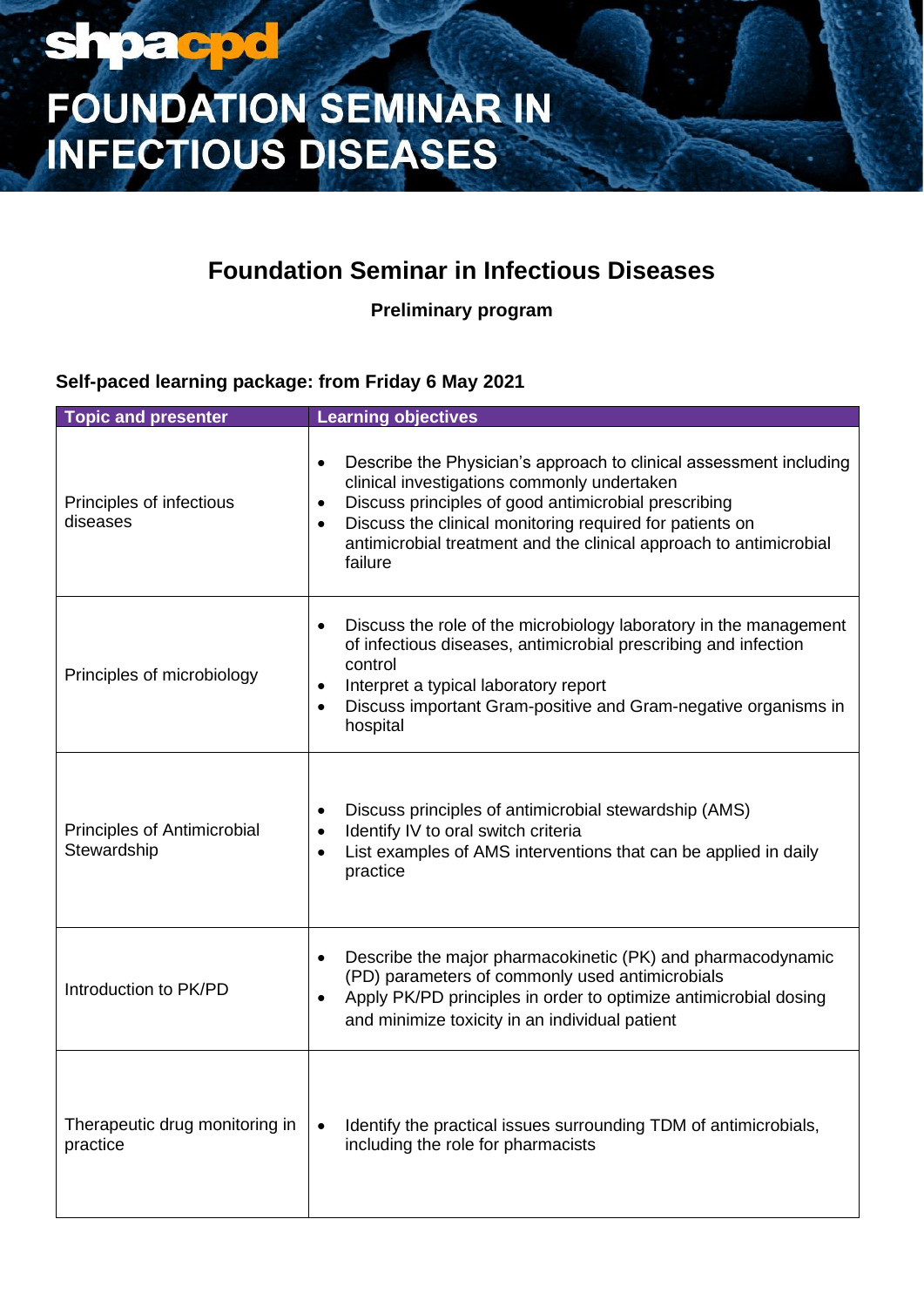## shpacpo

# **FOUNDATION SEMINAR IN<br>INFECTIOUS DISEASES**

| Management of respiratory<br>infections   | Describe the signs, symptoms, pathophysiology and principles of<br>$\bullet$<br>management of community acquired pneumonia (CAP) and<br>hospital acquired pneumonia (HAP)<br>Identify risk factors for HAP caused by multi-drug resistant gram-<br>$\bullet$<br>negative organisms<br>Compare tools available for the assessment of severity of CAP,<br>$\bullet$<br>e.g. PSI, SMART-COP, CORB<br>Describe the appropriate antimicrobial management for treatment<br>and prophylaxis of influenza                                                                           |
|-------------------------------------------|-----------------------------------------------------------------------------------------------------------------------------------------------------------------------------------------------------------------------------------------------------------------------------------------------------------------------------------------------------------------------------------------------------------------------------------------------------------------------------------------------------------------------------------------------------------------------------|
| Sepsis                                    | Explain the definitions of sepsis and recognize the key clinical<br>$\bullet$<br>signs of sepsis<br>Describe the key principles in the management of sepsis including<br>empirical antimicrobial therapy and fluids and monitoring<br>requirements<br>Identify common sources of sepsis and high risk populations<br>Recognise the benefits of implementing a hospital sepsis pathway<br>$\bullet$                                                                                                                                                                          |
| Management of urinary tract<br>infections | Describe the signs, symptoms, pathophysiology and principles of<br>$\bullet$<br>management of uncomplicated and complicated urinary tract<br>infections (UTIs)<br>Describe empiric treatment including dose and duration of therapy<br>based on local and national guidelines<br>Identify risk factors for UTIs caused by multi-drug resistant gram-<br>$\bullet$<br>negative organisms<br>Discuss the role of prophylaxis for prevention of UTIs                                                                                                                           |
| Skin and soft tissue infections           | Describe the underlying risk factors and pathophysiology and<br>$\bullet$<br>evidence-based empiric management of cellulitis<br>Describe the management of skin and soft tissue infections<br>(SSTIs) in the following specialty populations: intravenous drug<br>users, diabetic patients, wounds with water exposure<br>Discuss the management of recurrent staphylococcal infection,<br>$\bullet$<br>including decolonization<br>Describe the rationale and principles for the route of<br>administration, timing and duration for surgical antimicrobial<br>prophylaxis |
| Introduction to fungal<br>infections      | Discuss the pathophysiology and clinical features of common<br>fungal infections<br>Identify risk factors and clinical conditions that predispose patients<br>$\bullet$<br>to fungal infection<br>Describe the patient populations who are at risk of contracting<br>$\bullet$<br>invasive candidiasis<br>Discuss the pharmacology, clinical pharmacokinetics and major<br>adverse effects of antifungal agents                                                                                                                                                             |